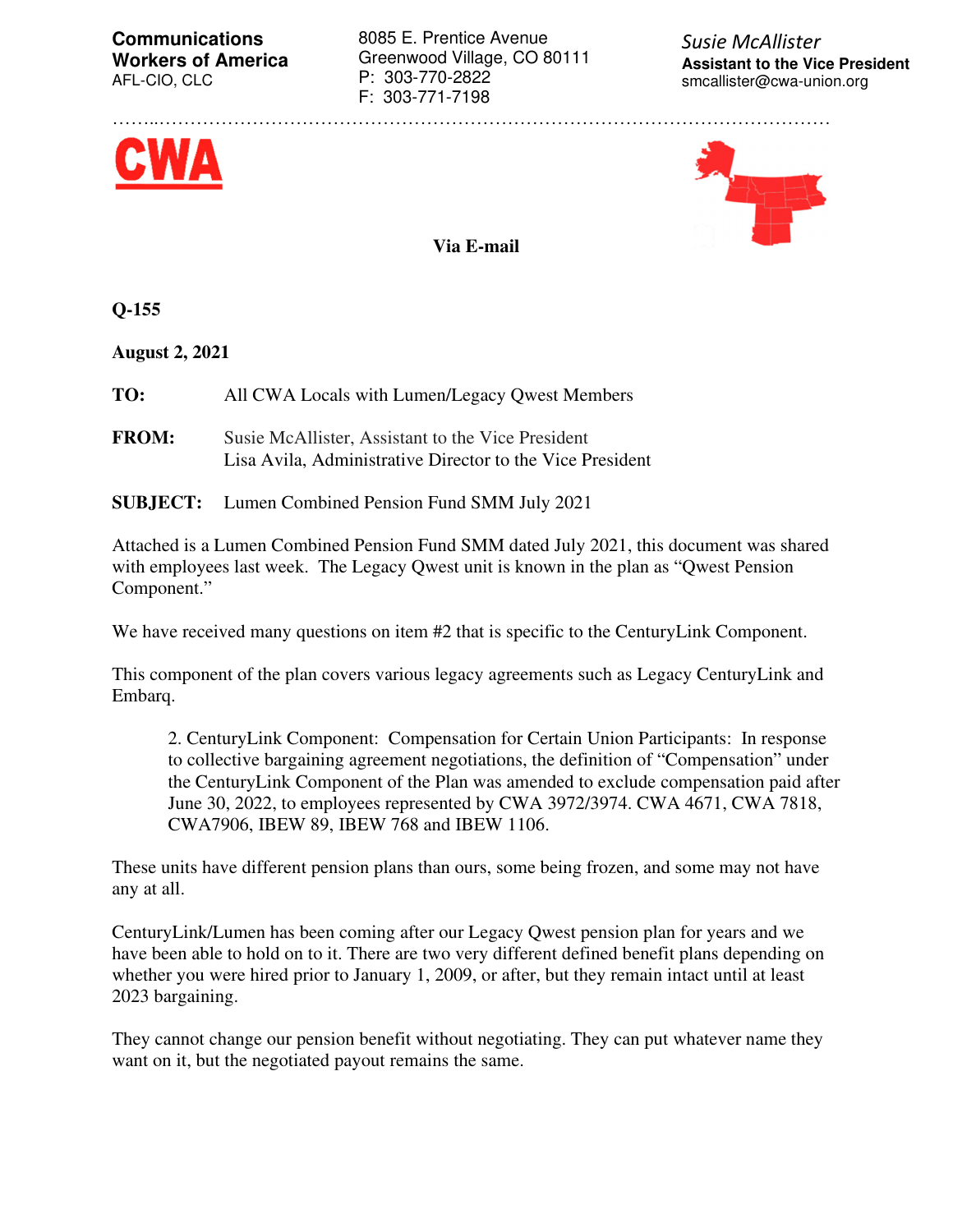We are planning now to build up our mobilization network for 2023 bargaining to be prepared to fight.

If there are any changes to the Pension Plan it will not be retroactive, participants will have plenty of notice of any changes in order to make future retirement decisions.

SAM/LA:lr opeiu30/afl-cio

Attachment

C: CWA District 7 Staff and Clerical